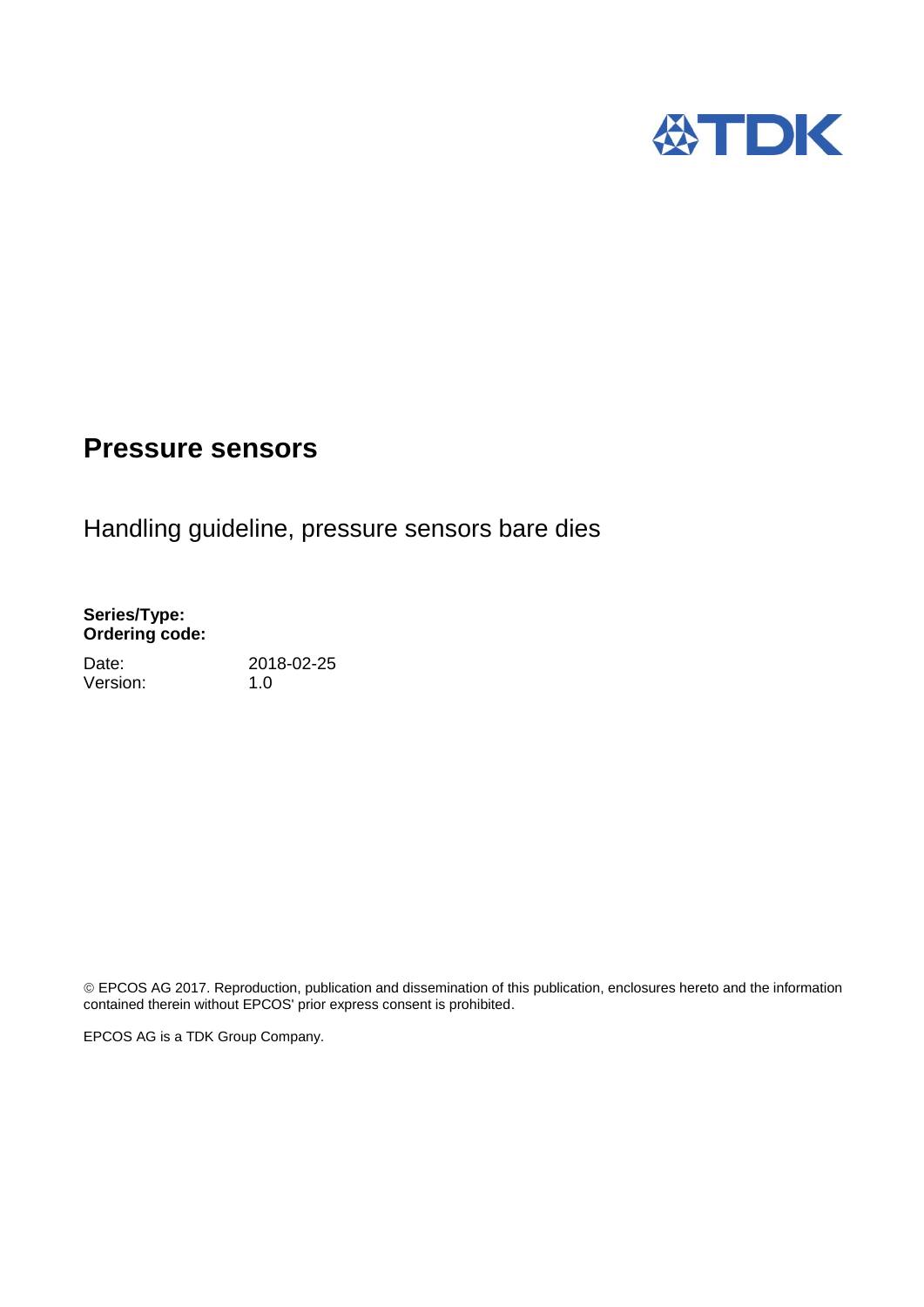

#### **Handling guideline, pressure sensors bare dies**

### **Introduction**

This application note is intended as a customer's guideline for handling pressure sensors bare die. Improper handling can impair the performance of the elements. This document provides information about the appropriate handling of the pressure sensors bare die.

# **Delivery form**

For delivery, dies are packaged either on a tape or in waffle packs, referred to as trays in the following document.

 For each die type there is a particular tray type with corresponding pocket dimensions. The tray stack (Fig.1) is packed in a labelled spring box (Fig.2). These spring boxes are in turn packed in a plastic tray (Fig.3) and sealed in an antistatic bag (Fig.4).





• Figure 1 Figure 2



Figure 3 Figure 4



 The tape with dies is stabilized with a labelled frame shipper (Fig.5), which is sealed in an antistatic bag (Fig.6).



TPS PRS SD PD 2018-02-25

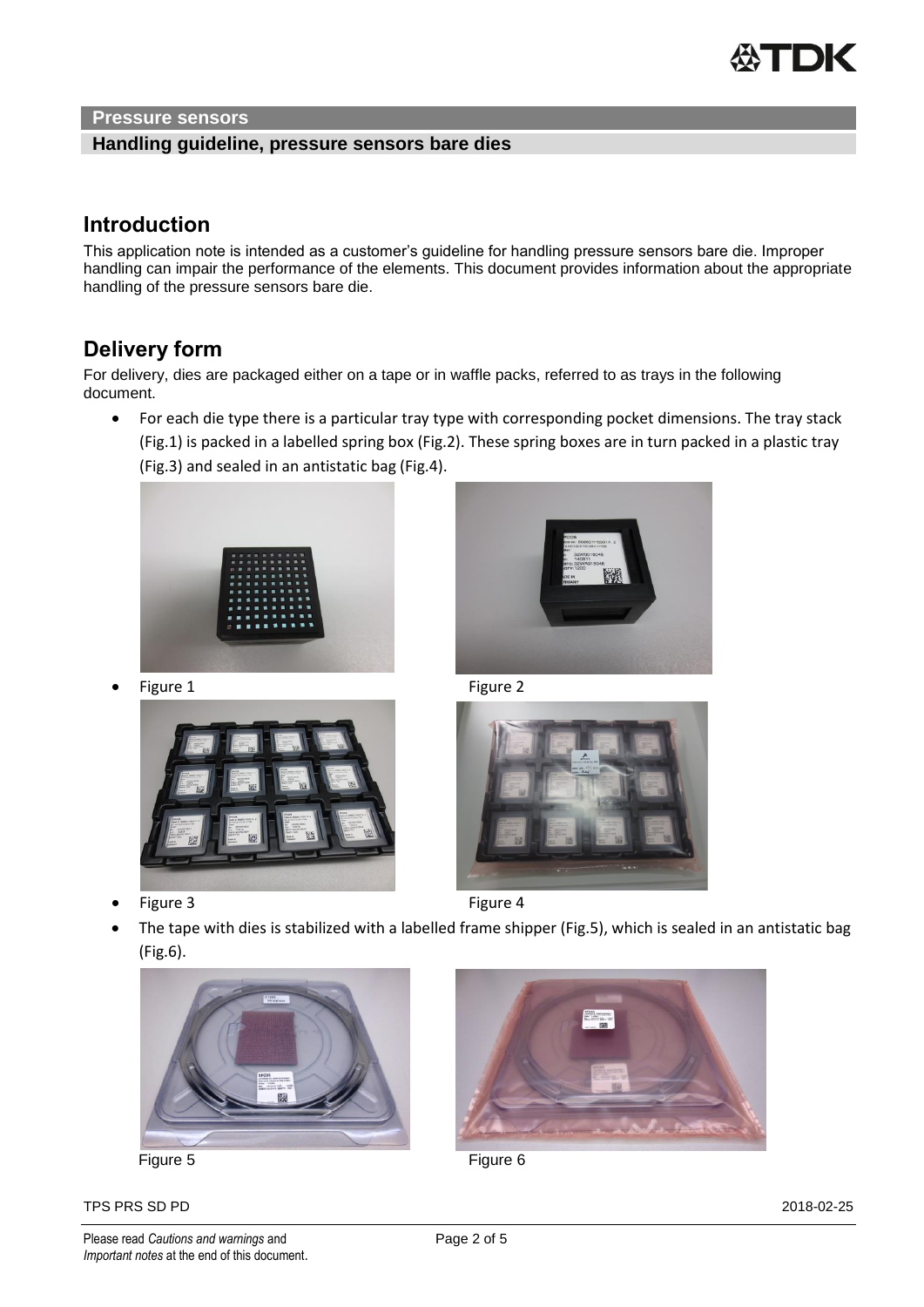

#### **Handling guideline, pressure sensors bare dies**

# **Sensitivity**

The delivered dies have undergone electrical and optical inspection upon shipment. This ensures that their performance conforms with the specification and that they are free of any damage or contamination.

- **Contamination** during handling, for example, particles on bond pads and semiconductor surfaces can affect the performance of a die. For this reason dies must be processed in a class 1000 clean room (ISO 6) and handled with clean tools.
- Any **mechanical damage** can also be crucial for the performance of the die. Bending forces can cause cracks Therefore, only a limited mechanical pressure should be applied on the die and its active side (top side with wire bond pads) should never be touched. Appropriate tools are indispensable during handling.
- The die is susceptible to **electric fields**. The environment must be electrostatically protected according to relevant electrostatic discharge (ESD) guidelines when processing the die. Thus, each device or tool that comes into contact with the die should be adjusted on the same electric potential as the die.

# **Handling requirements**

- In order to avoid contamination, the active side of the bare die should never be touched, nor should the die be contacted by bare fingers. Packaged dies should be opened only in a clean room in order to prevent any dust from coming into contact with the surface of the dies. Handling tools must be cleaned regularly and properly to prevent residues from transferring to the surface of dies. Please contact your equipment supplier for cleaning instructions.
- Mechanical pressure applied at any stage to the die should be minimized. Suitable tools for picking dies from the front side should be equipped with a soft rubber tip with a vacuum hole in the middle that is larger than the diaphragm of the sensor die. Pushing up the dies from the tape can be done with ejector pins with multiple needles. Some tools such as tweezers can damage the dies. The dies should be transported only in appropriate boxes and bags. The forces applied during die bonding processes should be kept below 100 cN in order to keep mechanical stress at a minimum. It is recommended to reduce overall handling to a minimum.
- Process temperatures should be kept as low as possible in order to prolong the stability and lifetime of the die. A temperature of +225 °C should not be exceeded.

TPS PRS SD PD 2018-02-25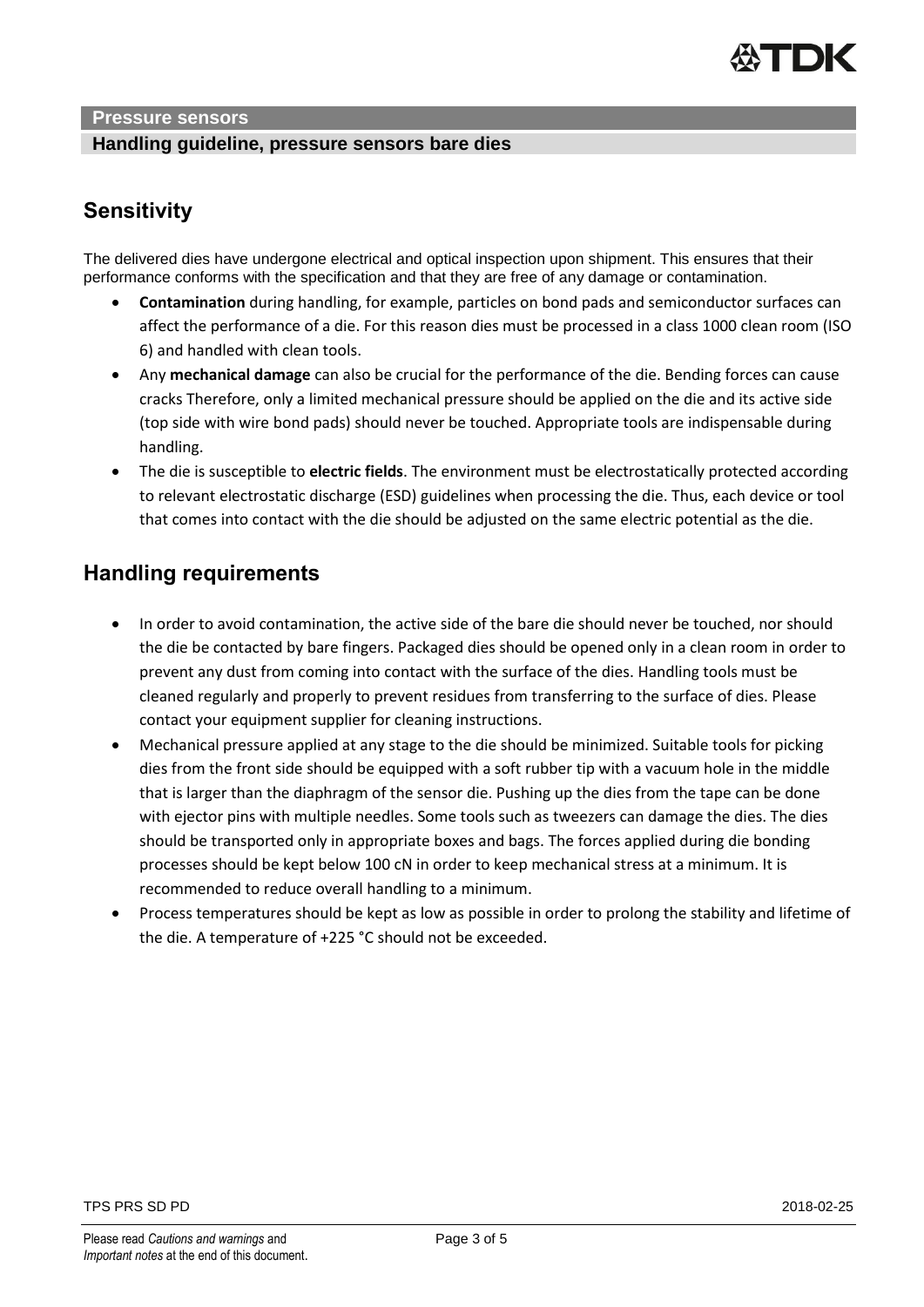

#### **Handling guideline, pressure sensors bare dies**

### **Bare die assembling**

Die assembling can affect the performance of the die considerably with regards to hysteresis behavior of different parameters as well as long-term drift.

- Mechanical stress due to die assembling is the main factor that negatively affects the performance. A soft silicone adhesive with low hardness (shore A approx. 30) and adhesive thickness >50 µm is recommended. (Hard adhesives such as epoxy could result in an offset drift and higher temperature coefficient of offset voltage).
- Adhesives or its residues on the diaphragm can result in a high temperature dependency and high long-term drifts of the output signal.
- Bond pads consist of aluminum or gold, depending on the application or requirements.
- Aluminum or gold wires for aluminum bond pads and only gold wires for gold bond pands can be used for wire bonding.
- Gel can be applied to the sensor surface in order to protect the bond pads from corrosion. Please note that gel can influence the diaphragm mechanically and therefore also the output characteristic.

### **Storage conditions**

- Any parts not being used in processing must be protected according to JEDEC JESD 625 B. Any packaging materials used for this purpose must be non-outgassing and chemically stable. Furthermore, the following storage conditions should be preserved (except as noted otherwise):
	- o Storage in cabinets (if shipment package is opened):
		- Atmosphere: inert gas, dry air or dry nitrogen
		- Temperature range (in cabinet): 20±3 °C
		- Relative humidity range (in cabinet): < 40 %
		- Particle count (in cabinet): Class 6 per ISO 14644:1999 (equivalent FED STD 209E Class 1000)
		- Shelf life under these conditions: 24 months for deliveries in trays
		- Shelf life under these conditions: 12 months for deliveries on tape
	- o Storage in containers (if shipment package is sealed):
		- Sealed as delivered or backfilled with inert gas, dry air or dry nitrogen and re-sealed
		- Temperature range: 20±3 °C
		- Relative humidity range:  $<$  50 %
		- Particle count (during backfill): Class 6 per ISO 14644:1999 (equivalent FED STD 209E Class 1000)
		- Shelf life for deliveries in trays under these conditions: 12 months
		- Shelf life for deliveries on tape under these conditions: 6 months